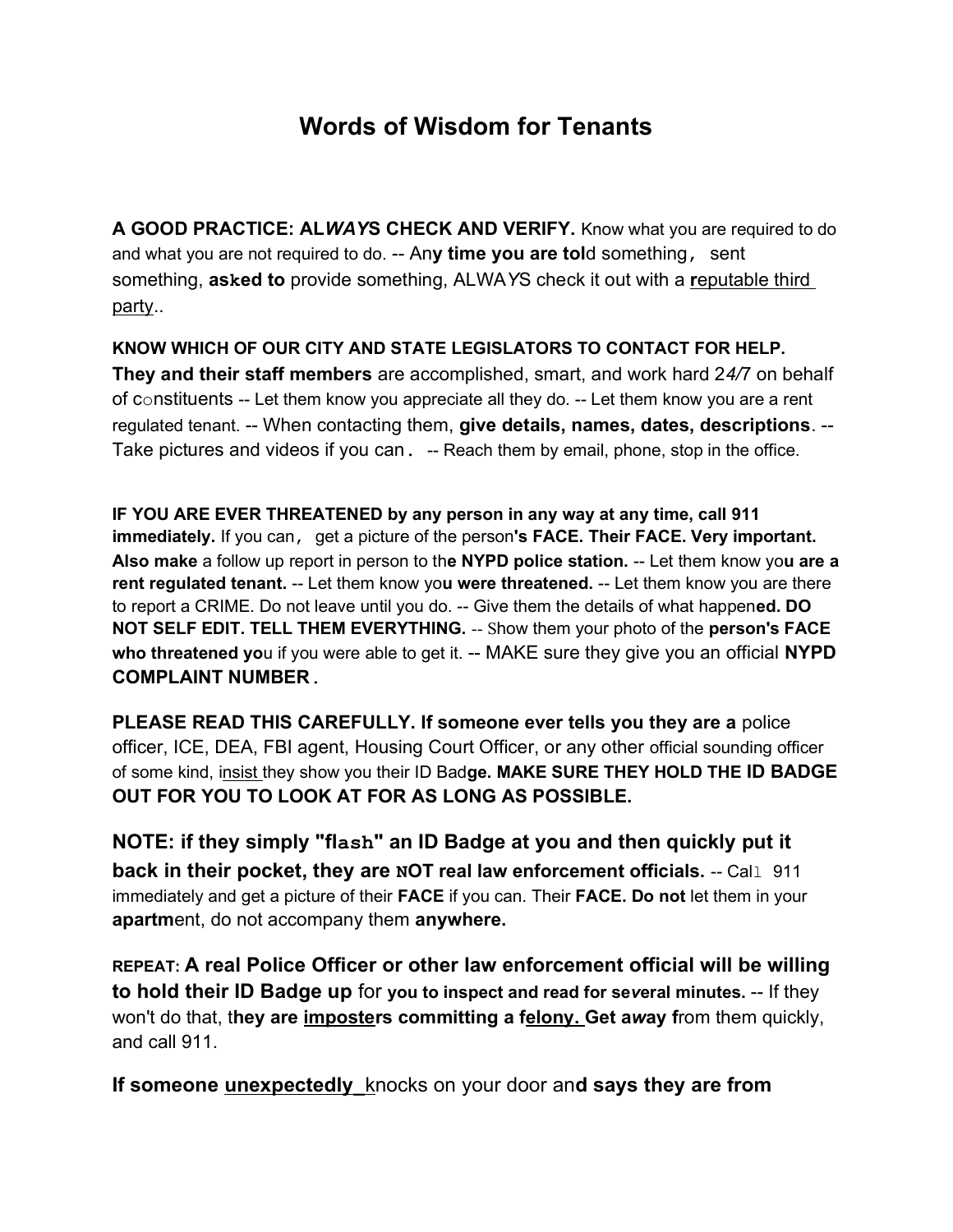**HOUSING COURT and wants to enter** your apartment, do NOT let them in. They are fakes.

If someone unexpectedly knocks on your door and says they are from DOB (New York City Dept of Buildings) and wants to enter your apartment, do NOT let them in. They are fakes.

NEVER LET ANYONE IN YOUR BUILDING YOU DO NOT KNOW. -- Legitimate FEDEX, US Mail, and other delivery services have legitimate ways to enter the building.

KEEP WRITTEN RECORDS OF ANYTHING THAT HAPPENS TO YOU. TALK TO YOUR NEIGHBORS. SEE IF THE SAME THING HAS HAPPENED TO THEM. -- Take dated pictures or video walk-throughs of your apartment periodically to show that you keep it clean, organized, in good condition and that there are no leaking pipes, radiators, or faucets, no damages to appliances, ceilings, walls, floors, windows, doors. -- Keep a copy of your lease stored in a secure place. -- NEVER open email from an unknown sender. -- Use caller ID on your phone. Only answer calls from people you know.

BEWARE OF PHONE SCAMS with pre-recorded voices claiming you owe the IRS money. You don't.  $-$ - NEVER press 1 as they instruct.  $-$  The only goal of having you press 1 is so the computer that called you will "know" your number is real. Then your real number will be sold to telemarketers and other scammers. -- Real officials from the IRS, ICE, FBI, DEA, etc never contact people like this.

BEWARE OF PHONE SCAMS with pre-recorded voices claiming to have urgent information about your banking, credit card, taxes, healthcare, etc. They don't. -- NEVER press 1 as they instruct.

ARE YOU RECEIVING VOICEMAIL MESSAGES FROM REAL ESTATE BROKERS who act as if they are returning YOUR call to THEM about a "hot" new property you were interested in? -- NEVER call them back. This is a scam. -- Keep a written log of these calls, with names, numbers, dates, etc.

MANY RENT REGULATED TENANTS IN NEW YORK CITY discover their names and phone numbers have been given to slimy real estate brokers. -- The goal is to get you to call back and leave them a voicemail.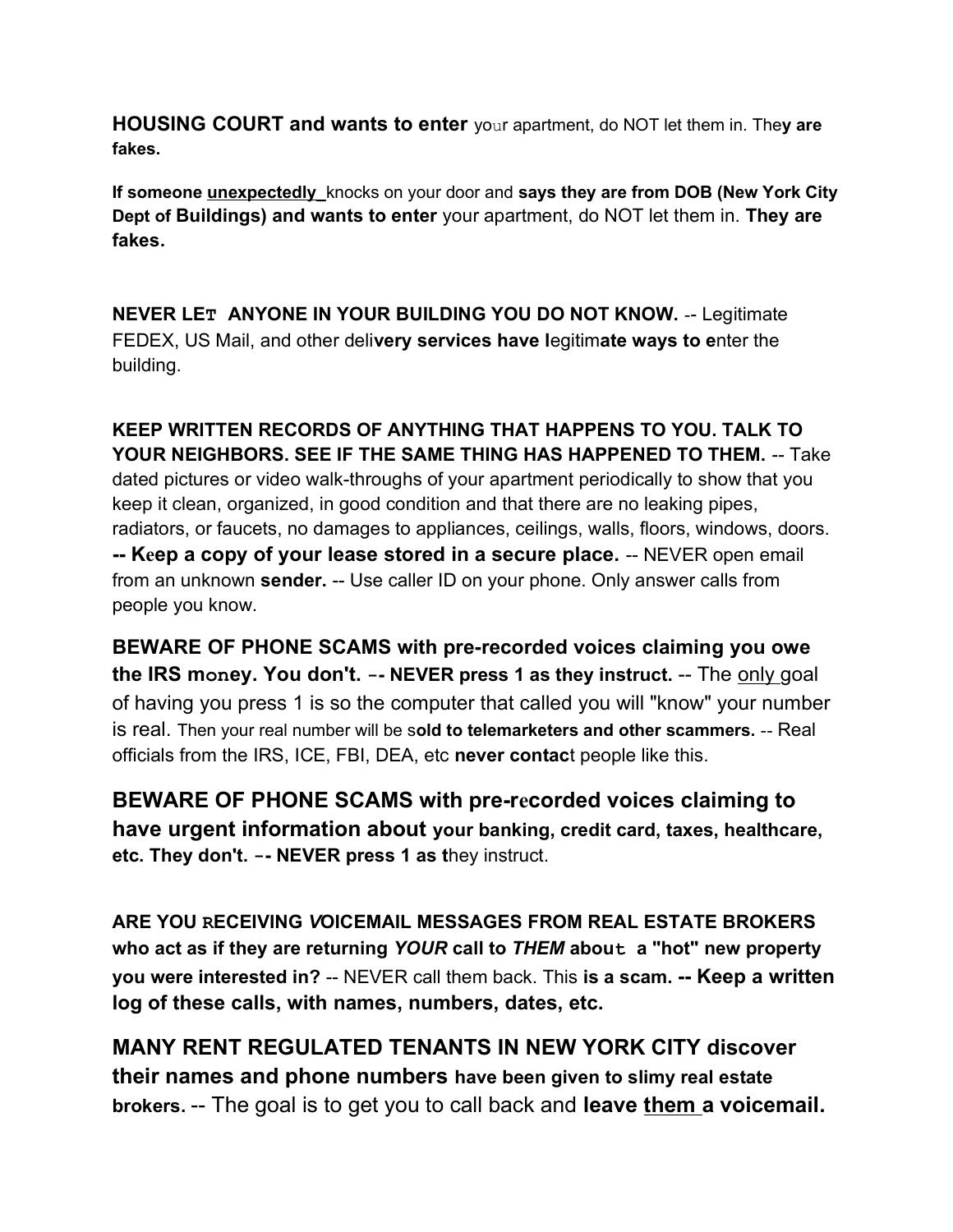-- Then your phone call, voicemail, name and ID can be "documented" and used to "prove" you want to move out of your apartment. -- Next you will be buried in buyout offers and barraged at all hours with phone calls from real estate brokers. -- NEVER trust any real estate broker in New York City.

NEVER HIRE A PRIVATE INVESTIGATOR IN NEW YORK CITY. -- Because you will be double crossed. -- EVERY Private Investigator in New York City knows that Landlords will pay them generously to rat out what their tenants may be thinking of doing. -- Before you ever do anything, always check with a tenant advocacy group, a local elected official, the Legal Aid Society, an attorney who represents tenants, or law enforcement.

NEVER USE REGULAR GARBAGE CANS TO DISPOSE OF PAPERS WITH YOUR PERSONAL INFORMATION ON THEM. -- Any piece of paper, document, certificate, receipt that lists your name, address, phone number, social security number, credit card number, bank records, paycheck stubs, wills, tax records, pharmacy receipts, cancelled checks, club membership cards, expired driver's license, expired passport, etc SHOULD BE SHREDDED.

SHREDDING IS YOUR FRIEND. -- Collect papers to be shredded in an envelope or paper bag. -- Once a month take the envelope/bag to Staples and have it SHREDDED.

## DO YOU HAVE AN ONLINE SOCIAL MEDIA PRESENCE? Then be

aware that your personal information is NOT safe. Period. Case Closed. Elvis has left the building. Don't have any doubts about this.

Facebook, Twitter, LinkedIn, YouTube, Vimeo, Instagram, Google, Yahoo, MSN, and Apple are businesses that exist for one reason and one reason only: to sell your personal information to advertisers. -- They make billions in profits doing this. You think they give you "free" email because they are nice guys? Wrong. -- All social media platforms/accounts can be hacked into with little effort by any 14 year old.

DO YOU MAKE ONLINE PURCHASES? Be aware that your credit card information is NOT safe. Do not have any illusions about this, -- This doesn't mean criminals will use your card number to buy things. -- Criminals use credit card information in a variety of ways. -- They can learn your address, prior addresses, names of family members, what time of day food is delivered to your apartment, where Uber cars take you, what airport you use, where you shop, where/when you vacation, credit